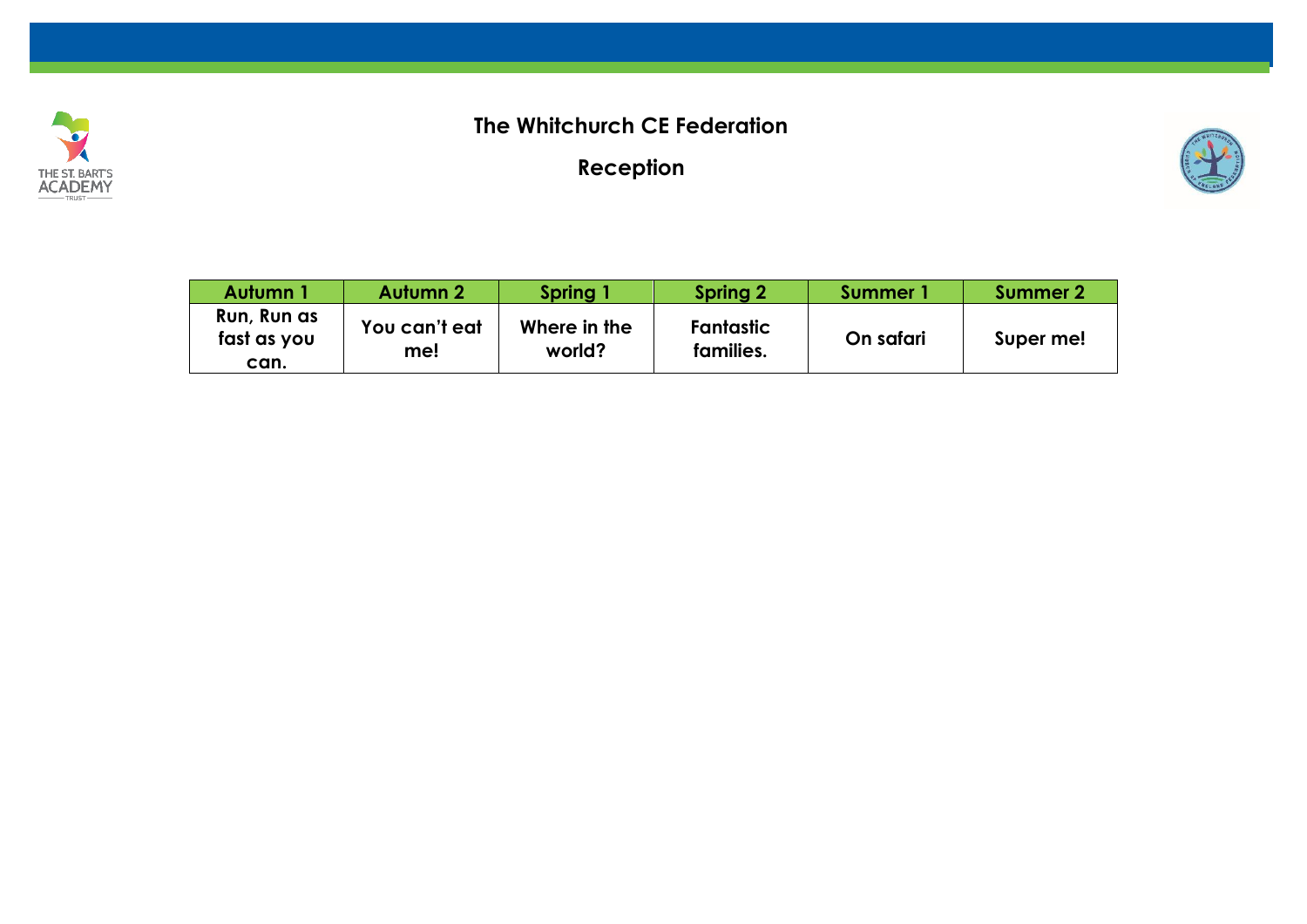## **Overview**

|                      |                                                                                                                                                                                                                                                                                                                                   | This is Me                                                                                                                                                                                                                                                                                                             |                                                                                                                                                                                                                                    |
|----------------------|-----------------------------------------------------------------------------------------------------------------------------------------------------------------------------------------------------------------------------------------------------------------------------------------------------------------------------------|------------------------------------------------------------------------------------------------------------------------------------------------------------------------------------------------------------------------------------------------------------------------------------------------------------------------|------------------------------------------------------------------------------------------------------------------------------------------------------------------------------------------------------------------------------------|
|                      | <b>SMSC Links</b>                                                                                                                                                                                                                                                                                                                 | <b>British Values Links</b>                                                                                                                                                                                                                                                                                            | <b>Christian Values Focus</b>                                                                                                                                                                                                      |
| <b>Autumn Term 1</b> | <b>Spiritual</b> -Academy Christian values<br>RE lessons reflecting spiritual<br>development<br>Learning about faith<br>Christianity<br>Participation in collective worship<br>Music lessons<br><b>PSHE - Mindfulness</b><br><b>Creation Story</b>                                                                                | Rule of Law $-$<br>Following the Good to be Green golden rules<br>Developing our class charter in Jigsaw lessons.<br>Begin to understand our Values / SBMAT PEACE<br>values<br>Following rules to keep us safe<br>Visits from the PCSO and BTP officers<br><b>Individual Liberty -</b>                                 | Year 1<br><b>CORE VALUE</b><br>Friendship<br>Big Question - How will you be<br>a friend today?<br>Year 2<br><b>CORE VALUE</b><br><b>Thankfulness</b><br><b>Big Question</b> - What are you                                         |
| <b>Autumn Term 2</b> | The beauty and wonder of nature -<br>Outdoor learning<br>Response to art work (Frida Kahlo,<br>Jackson Pollock, Matisse, Hockey,<br>Lichtenstein, Durer) Using<br>imagination in art, writing, role play -<br>The Creative me<br>Moral-<br>Food donations – link to food<br>poverty – food bank<br>Class and academy Golden rules | Pupil voice – expressing opinions, listening to<br>others<br>Reflecting during worship<br>Being listened to and listening to others<br>Choice of lunch, snack, class rewards, friends to<br>play with, child initiated learning.<br>E-safety.<br><b>PSHE units</b><br>Democracy -<br>Elections for TED representatives | thankful for?<br>Year 1<br><b>CORE VALUE</b><br>Generosity<br><b>Big Question</b> - How will you be<br>generous today?<br>Year 2<br><b>CORE VALUE</b><br>Trust<br>Big Question - Who do you trust<br>and who should you be able to |
|                      | (Good to be Green).                                                                                                                                                                                                                                                                                                               | Pupil voice                                                                                                                                                                                                                                                                                                            | trust?                                                                                                                                                                                                                             |
| <b>Spring Term 1</b> | Begin to understand the<br>consequences of behaviour<br>Healthy choices-free flow snack<br><b>Teamwork</b>                                                                                                                                                                                                                        | Curriculum choice group<br>Restorative justice is built into the behaviour<br>policy                                                                                                                                                                                                                                   | Year 1<br><b>CORE VALUE</b><br>Courage<br>Big Question - How will you be                                                                                                                                                           |
|                      | friendship<br>Social - Participate in Harvest<br>festival, Christmas service, Easter.<br>Working with pupils from the Junior<br>academy<br>Participate in class and school<br>based activities with different pupils                                                                                                              | Mutual respect and tolerance of those of<br>different faiths or beliefs<br>Respect for other's achievements<br>Shared reading<br><b>Talk partners</b><br>Restorative justice as part of the behaviour<br>policy                                                                                                        | courageous today?<br>Year 2<br><b>CORE VALUE</b><br>Perseverance<br><b>Big Question - What would</b><br>help you to persevere at the<br>moment?                                                                                    |
| <b>Spring Term 2</b> | to aid social skills development.<br>Group activities in Outdoor learning,<br>English, Drama, PE, Dance, Music.                                                                                                                                                                                                                   | Sharing resources<br>Playing together and taking turns<br>RE lessons - Christianity                                                                                                                                                                                                                                    | Year 1<br><b>CORE VALUE</b><br>Forgiveness                                                                                                                                                                                         |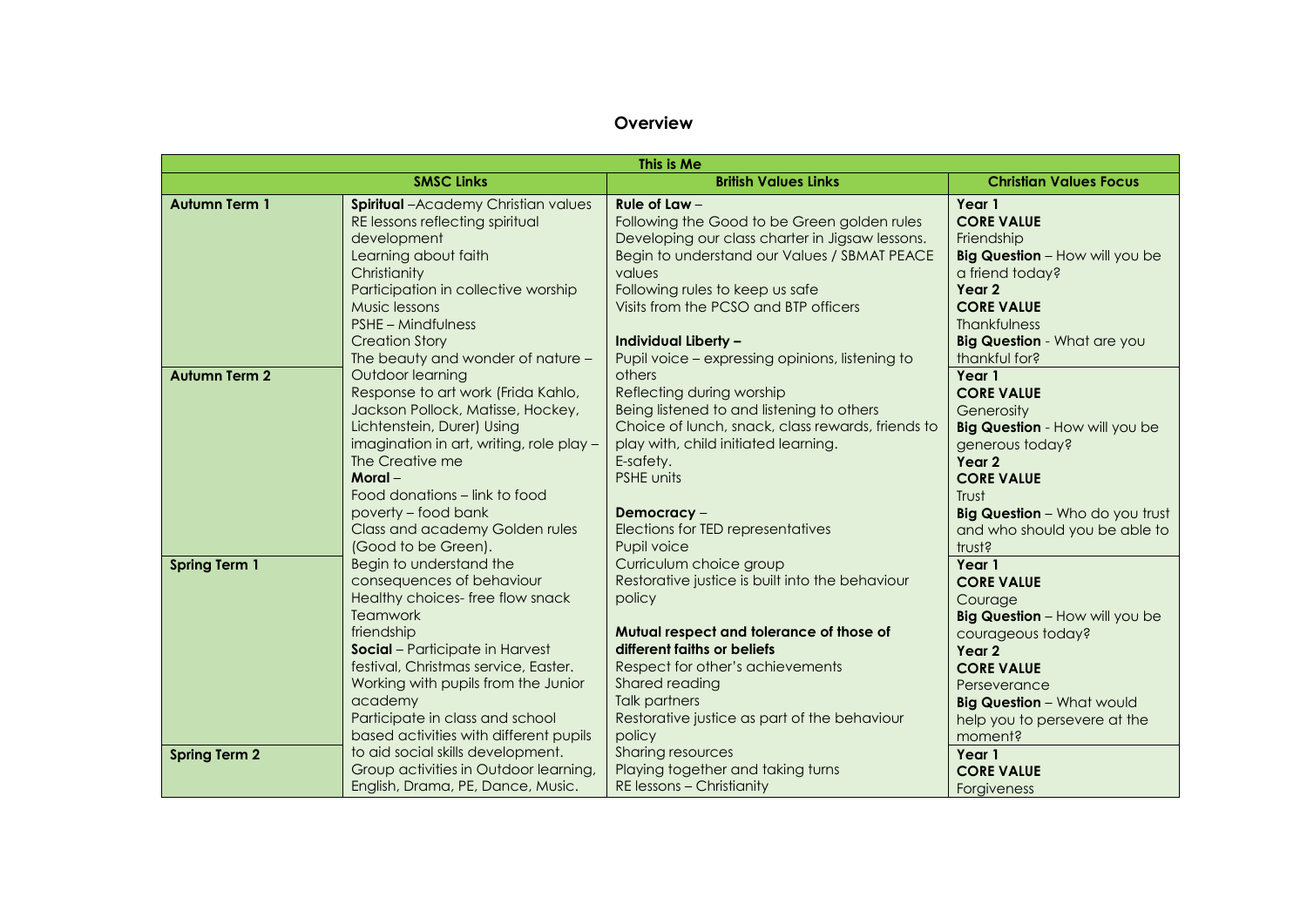|                      | Christian Aid<br>Visits by PCSO and BTP officers<br>Welcome our parents, families and<br>visitors to school.<br>Cultural-<br>Think about our place in a diverse<br>community. | Celebrating Easter / Christmas / Holi | Big Question - How does it feel<br>to be forgiven?<br>Year 2<br><b>CORE VALUE</b><br>Compassion<br><b>Big Question</b> - Who cares for<br><b>YOU?</b>                                                                                                                      |
|----------------------|-------------------------------------------------------------------------------------------------------------------------------------------------------------------------------|---------------------------------------|----------------------------------------------------------------------------------------------------------------------------------------------------------------------------------------------------------------------------------------------------------------------------|
| <b>Summer Term 1</b> | Christingle service<br>Art, stories and music from different<br>cultures.<br>Families - food, celebrations,<br>traditions                                                     |                                       | Year 1<br><b>CORE VALUE</b><br>Justice<br>Big Question - How can we<br>make things fairer in the world?<br>Year 2<br><b>CORE VALUE</b><br><b>Truthfulness</b><br><b>Big Question</b> - Why does it<br>matter that you and your<br>friends are truthful with each<br>other? |
| <b>Summer Term 2</b> |                                                                                                                                                                               |                                       | Year 1<br><b>CORE VALUE</b><br>Respect<br><b>Big Question - Does everyone</b><br>deserve respect?<br>Year 2<br><b>CORE VALUE</b><br>Service<br><b>Big Question - How could you</b><br>help someone and how can<br>you let someone help you?                                |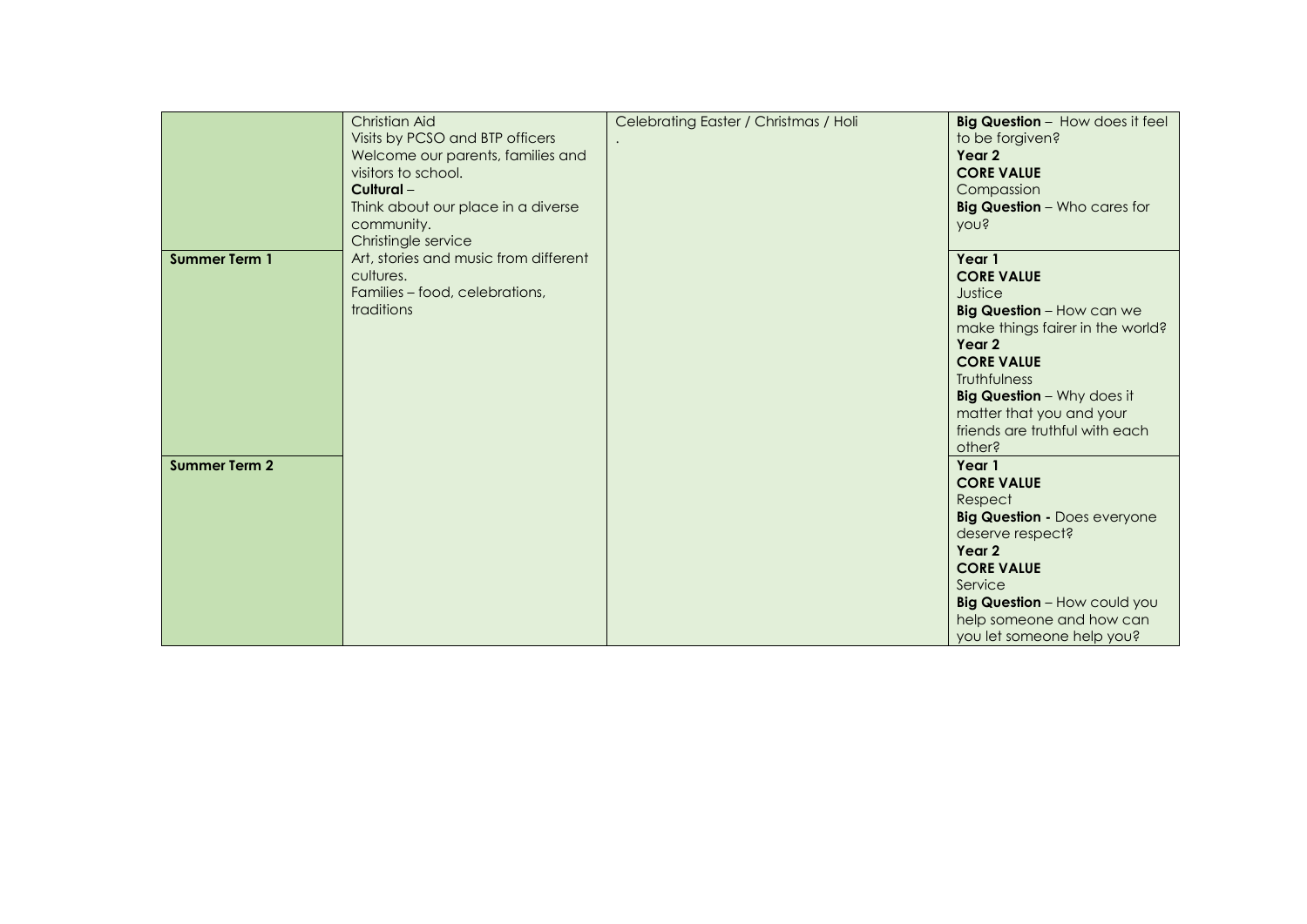|                      |                                                                                                   | <b>The Creative Me</b>                                                                                                                                                                                                                                                                                                                                                                                                 |                                                     |  |  |  |
|----------------------|---------------------------------------------------------------------------------------------------|------------------------------------------------------------------------------------------------------------------------------------------------------------------------------------------------------------------------------------------------------------------------------------------------------------------------------------------------------------------------------------------------------------------------|-----------------------------------------------------|--|--|--|
|                      | <b>Expressive arts and design</b>                                                                 | <b>Music</b>                                                                                                                                                                                                                                                                                                                                                                                                           | <b>Role Play</b>                                    |  |  |  |
| <b>Autumn Term 1</b> | <b>Gustav Klimt - Tree of life</b><br>Techniques-<br>Creating colour patterns<br>Colour mixing    | <b>Charanga Unit 1 ME!</b><br><b>Explore and Create</b> through copycat rhythm games<br>and listen to high and low pitch sounds.<br><b>Singing</b> – introduce, listen to and sing along with nursery<br>rhymes. Add in actions to perform.<br>Key Artists: Pharrell Williams, Peggy Lee & Stevie<br>Wonders                                                                                                           | <b>Bakers shop</b><br>Tinkering shed -<br>engineers |  |  |  |
| <b>Autumn Term 2</b> | Henri Matisse - The Snail<br>Techniques-<br>Texture and collage - Henri Matisse                   | Charanga Unit 2<br>My stories.<br><b>Explore and Create</b> though finding a pulse to simple<br>nursery rhymes, copycat rhythms, exploring high and<br>low pitch using improvisation with voices and creating<br>their own sounds using instruments.<br>Singing - listen to and sing along with a variety of<br>nursery rhymes.<br>Key Artists: Elton John, Kiki Dee, MC Yogi, Earth, Wind &<br>Fire and Michael Buble | Ugly Bug ball / ~Ugly<br>bug cafe                   |  |  |  |
| <b>Spring Term 1</b> | Jackson Pollock -abstract art<br>Techniques-<br>Mark making with wheels (Jackson<br>Pollock link) | Charanga Unit 3<br>Everyone!<br><b>Explore and Create</b> Finding a pulse to simple nursery<br>rhymes, rhythms games.<br>Singing - Share and Perform nursery rhymes with<br>percussive accompaniment.<br>Key Artists: The Jackson 5, Zain Bhikha, Mozart and Sister<br>Sledge.                                                                                                                                         | Bus station / Bus                                   |  |  |  |
| <b>Spring Term 2</b> | <b>David Hockney- landscapes</b><br>Techniques<br>photography collage                             | Charanga Unit 4<br>Our World<br><b>Explore and Create</b> Finding a pulse to simple nursery<br>rhymes and a variety of rhythms games. Exploring high<br>and low pitch using improvisation with voices and<br>creating their own sounds using instruments.<br>Singing - Share and Perform nursery rhymes, action<br>songs and worship songs with percussive<br>accompaniment.                                           | Doctor's surgery /<br>school nurse                  |  |  |  |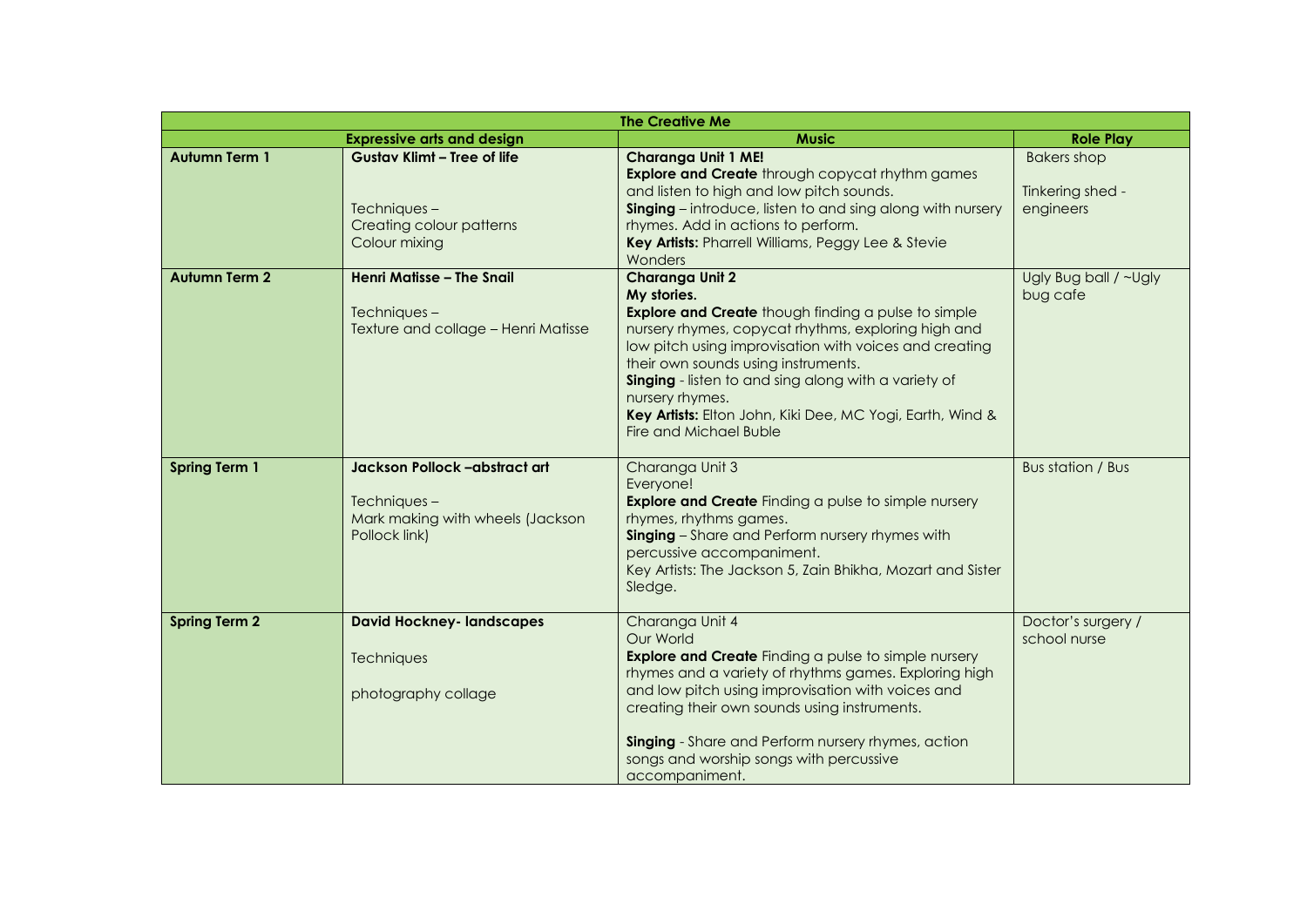|                      |                                                                  | Key Artists: Bill Withers, Robbie Williams, Holst, Marvin<br>Gaye, Tammi Terrell and Gene Kelly                                                                                                                                                                                                                                                 |                                 |
|----------------------|------------------------------------------------------------------|-------------------------------------------------------------------------------------------------------------------------------------------------------------------------------------------------------------------------------------------------------------------------------------------------------------------------------------------------|---------------------------------|
| <b>Summer Term 1</b> | Albrecht Durer wildlife art<br>Techniques<br>Drawing skills      | Charanga Unit 5<br><b>Big Bear Funk</b><br><b>Explore and Create</b> through rhythm games, exploring<br>pitch, copy back and riff building leading to<br>improvisation and composition.<br>Singing<br>Share and Perform Big Bear funk with tuned percussion<br>and movement.<br>Key Artists: Stevie Wonder, Earth, Wind & Fire and<br>Incognito | Supermarket / Farmers<br>market |
| <b>Summer Term 2</b> | <b>Roy Lichtenstein</b><br>Techniques<br>Vegetable print pop art | Charanga Unit 6<br><b>Listen and Respond</b> to music from the classical era, the<br>romantic era, the early 20th century and contemporary<br>era.<br>Respond verbally through description and movement<br>(dance).<br>Key Artists: Rossini, Tchaikovsky, Rimsky-Korsakov, Holst,<br>Ralph Vaughn Williams and John Williams.                   | Superheroes                     |

| The Independent Me   |                                                                                                                                                                                                                                                  |                                                                                                                                                                                                                              |                                                                                                                                                                                                                                                           |                                                                                                     |
|----------------------|--------------------------------------------------------------------------------------------------------------------------------------------------------------------------------------------------------------------------------------------------|------------------------------------------------------------------------------------------------------------------------------------------------------------------------------------------------------------------------------|-----------------------------------------------------------------------------------------------------------------------------------------------------------------------------------------------------------------------------------------------------------|-----------------------------------------------------------------------------------------------------|
|                      | <b>Communication and Language</b>                                                                                                                                                                                                                | <b>Reading</b>                                                                                                                                                                                                               | Writing                                                                                                                                                                                                                                                   | People and<br><b>Communities</b>                                                                    |
| <b>Autumn Term 1</b> | Listen and respond to<br>ideas expressed by others<br>in conversation or<br>discussion<br>Extend vocabulary, by<br>grouping and naming,<br>exploring the meaning<br>and sounds of new words<br>Use language to imagine<br>and recreate roles and | Core stories<br>Rosie's Walk by Pat Hutchins<br>A Great Big Cuddle by Michael<br>Rosen<br><b>Biscuit Bear by Mini Grey</b><br>The Gingerbread Man by<br>Lesley Sims<br>Bible Story - James and John<br><b>Reading focus:</b> | <b>Core Text</b> - The Gingerbread<br>Man by Mara Alperin<br>Writing outcome: Creating<br>own drawings to represent the<br>story and orally retell it.<br>Children's drawings will be<br>labelled with marks<br>appropriate to their<br>development stage | Harvest festival<br>Family and friend's<br>occupations project<br>Where does our food<br>come from? |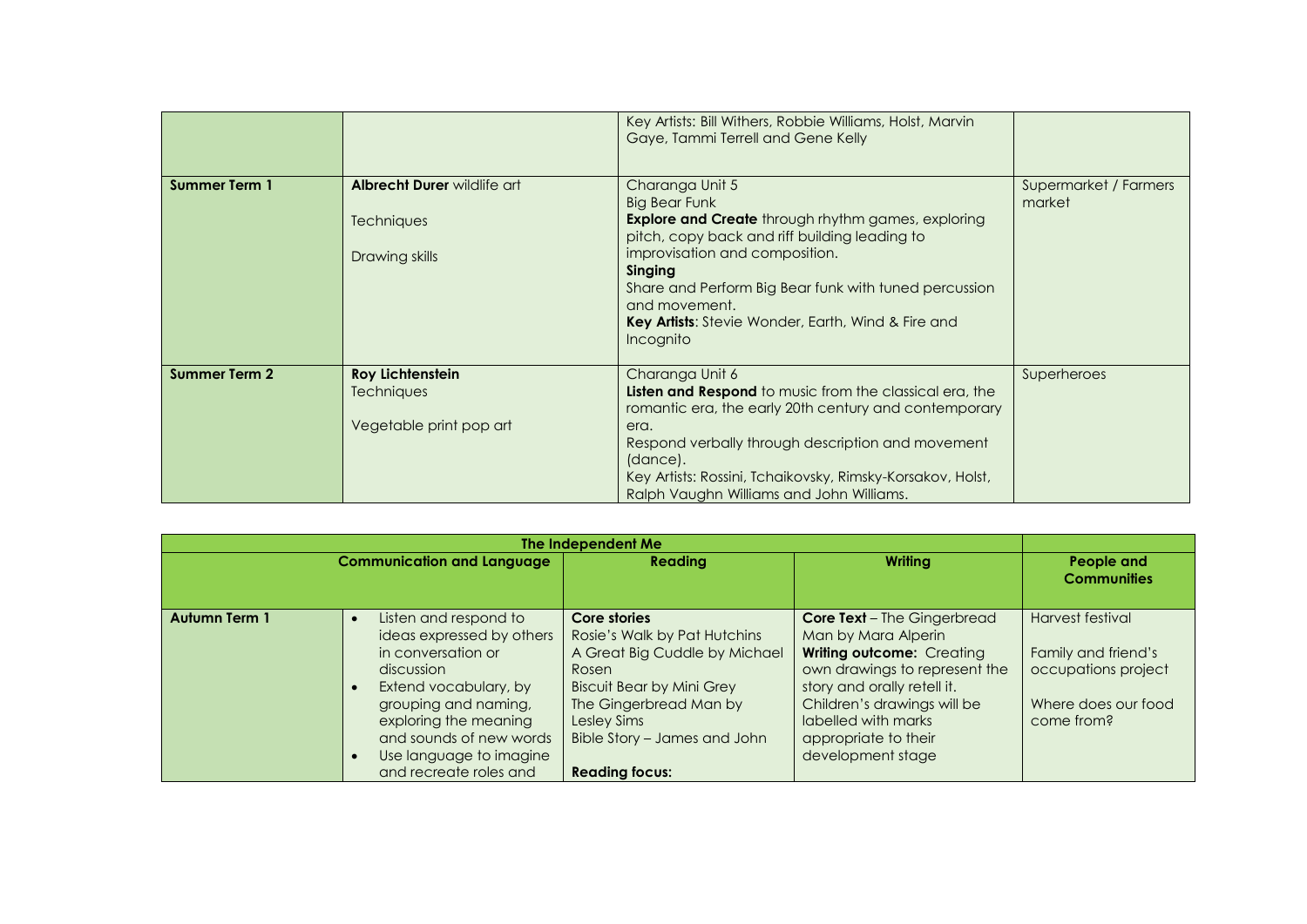|                      | experiences in play<br>situations<br>Introduce a storyline or<br>$\bullet$<br>narrative into their play                                                                                                                                                                                                                                                                                                                                                                     | Hear and say the initial<br>sound in words<br>Link sounds to letters<br>$\bullet$<br>Use vocabulary and forms<br>of speech that are<br>increasingly influenced by<br>experience of books                                                                                                                                                                                                                                                                                                                                                                                                                                                       |                                                                                                                                                               |                                     |
|----------------------|-----------------------------------------------------------------------------------------------------------------------------------------------------------------------------------------------------------------------------------------------------------------------------------------------------------------------------------------------------------------------------------------------------------------------------------------------------------------------------|------------------------------------------------------------------------------------------------------------------------------------------------------------------------------------------------------------------------------------------------------------------------------------------------------------------------------------------------------------------------------------------------------------------------------------------------------------------------------------------------------------------------------------------------------------------------------------------------------------------------------------------------|---------------------------------------------------------------------------------------------------------------------------------------------------------------|-------------------------------------|
| <b>Autumn Term 2</b> | Listen and respond to<br>$\bullet$<br>ideas expressed by others<br>in conversation or<br>discussion<br>Extend vocabulary, by<br>$\bullet$<br>grouping and naming,<br>exploring the meaning<br>and sounds of new words<br>Use language to imagine<br>and recreate roles and<br>experiences in play<br>situations<br>Use talk to organise,<br>$\bullet$<br>sequence and clarify<br>thinking, ideas, feelings<br>and events<br>Introduce a storyline or<br>narrative into play | <b>Core stories</b><br>Flashlight by Lizi Boyd<br>Who's in the trees/grass/sand<br>by Camilla Bedoyere<br>Stories from around the world -<br><b>Babushka</b><br>Bible story - Brian Wildsmith's<br>Christmas story<br><b>Reading focus:</b><br>Hear and say the initial<br>sound in words<br>Segment the sounds in<br>simple words and blend<br>them together and know<br>which letters represent<br>some of them<br>Link sounds to letters,<br>$\bullet$<br>naming and sounding the<br>letters of the alphabet<br>Begin to read words and<br>simple sentences<br>Enjoy an increasing range<br>of books<br>Read some common<br>irregular words | Core text - I'm going to eat<br>this ant by Chris-Naylor<br><b>Ballesteros</b><br><b>Writing outcome-</b><br>write a list of foods for a<br>different animal. | Christmas<br>family<br>celebrations |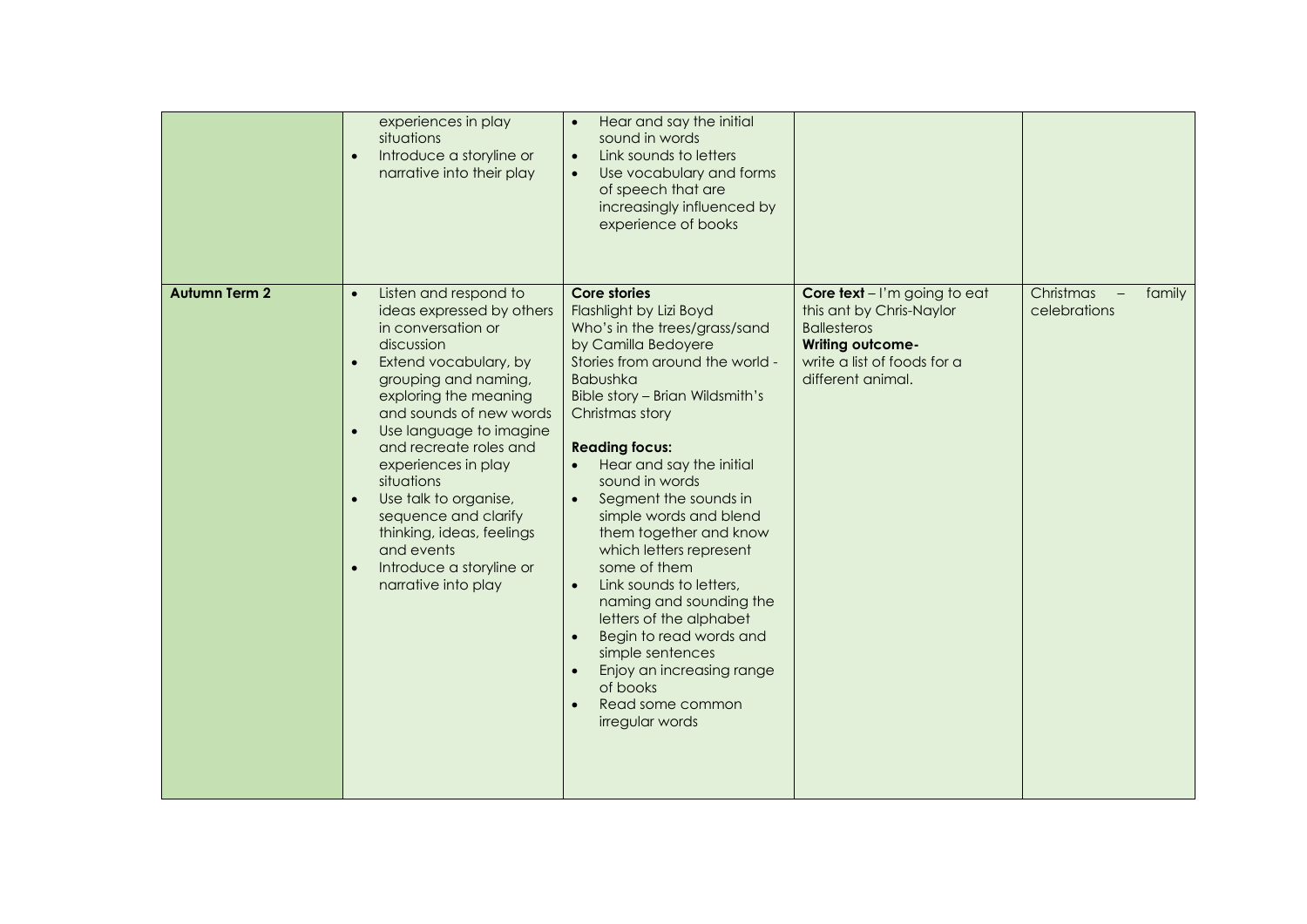| <b>Spring Term 1</b> | Listen and respond to<br>$\bullet$                                                                                                                                                                                                                                                                                                                                                                                                                                                                                                         | Core stories                                                                                                                                                                                                                                                                                                                                                                                                                                                                                                                                                                                                                                          | <b>Core Text</b> - The Naughty Bus by                                                                    | Visit to the library $-$                                                                                            |
|----------------------|--------------------------------------------------------------------------------------------------------------------------------------------------------------------------------------------------------------------------------------------------------------------------------------------------------------------------------------------------------------------------------------------------------------------------------------------------------------------------------------------------------------------------------------------|-------------------------------------------------------------------------------------------------------------------------------------------------------------------------------------------------------------------------------------------------------------------------------------------------------------------------------------------------------------------------------------------------------------------------------------------------------------------------------------------------------------------------------------------------------------------------------------------------------------------------------------------------------|----------------------------------------------------------------------------------------------------------|---------------------------------------------------------------------------------------------------------------------|
|                      | ideas expressed by others<br>in conversation or<br>discussion<br>Extend vocabulary, by<br>$\bullet$<br>grouping and naming,<br>exploring the meaning<br>and sounds of new words<br>Use language to imagine<br>$\bullet$<br>and recreate roles and<br>experiences in play<br>situations<br>Use talk to organise,<br>$\bullet$<br>sequence and clarify<br>thinking, ideas, feelings<br>and events<br>Introduce a storyline or<br>narrative into their play<br>Develop own narratives<br>and explanations by<br>connecting ideas or<br>events | On the road with Mavis and<br>Marge by Niamh Sharkey<br>You can't take an elephant on<br>the Bus by Patricia Cleveland<br>Peck<br>The Train Ride by June Crebbin<br>Bible story - The Lost sheep<br><b>Reading focus:</b><br>Continue a rhyming string<br>Hear and say the initial<br>sound in words<br>Segment the sounds in<br>$\bullet$<br>simple words and blend<br>them together and know<br>which letters represent<br>some of them Link sounds<br>to letters, naming and<br>sounding the letters of the<br>alphabet<br>Read and understand<br>simple sentences<br>Enjoy an increasing range<br>of books<br>Read some common<br>irregular words | Jan and Jerry Oke.<br>Writing outcome - recount of<br>the adventures of Naughty Bus<br>and where he went | occupations revisit -<br>simple maps / where<br>we live<br>Visit from Search and<br>Rescue - occupations<br>revisit |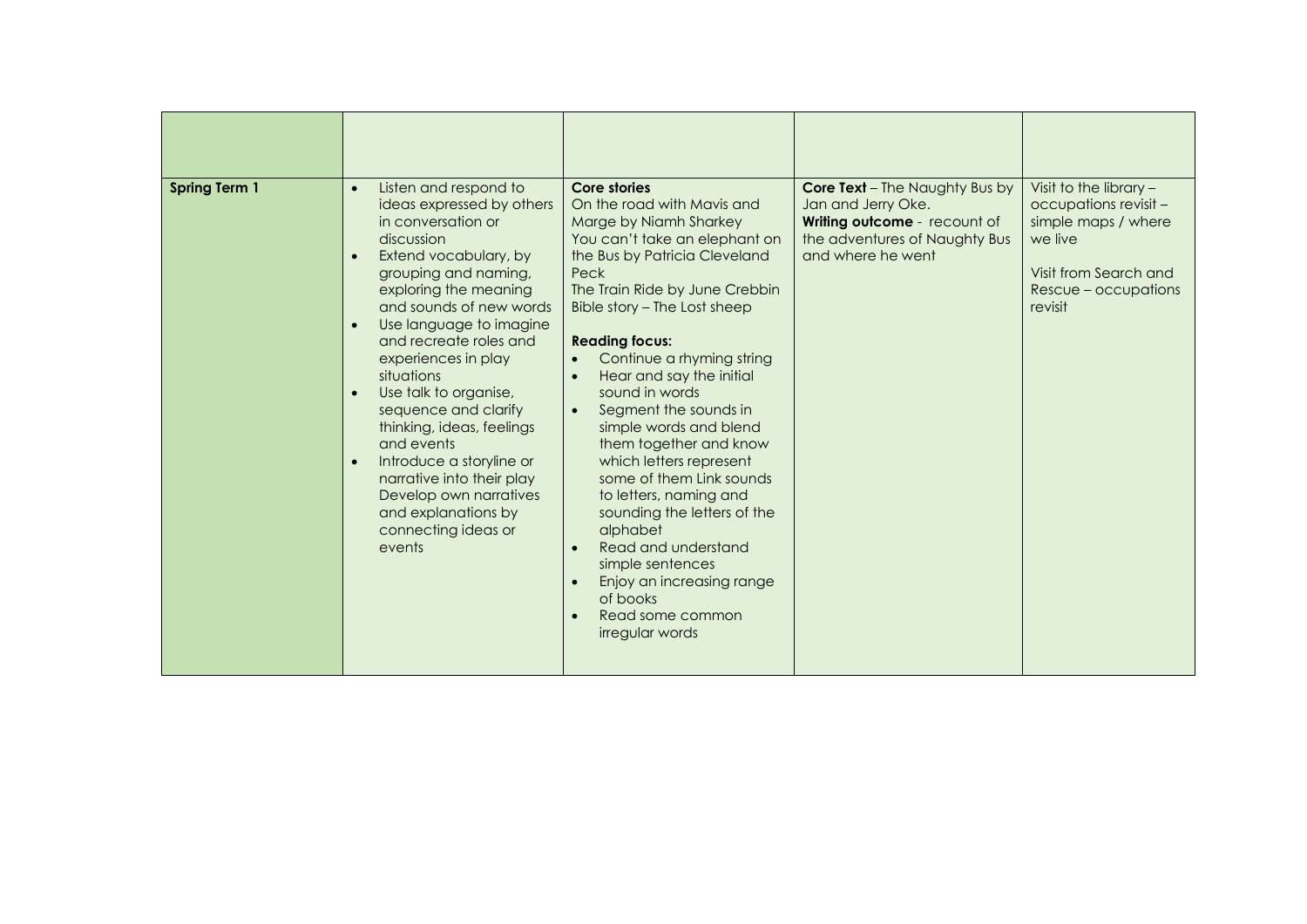| <b>Spring Term 2</b> | Listen to stories,<br>accurately anticipating<br>key events and<br>responding with relevant<br>comments, questions or<br>actions<br>Use past, present and<br>$\bullet$<br>future forms accurately<br>when talking about<br>events that have<br>happened or are to<br>happen in the future<br>Develop narratives and<br>explanations by<br>connecting ideas or<br>events | <b>Core stories</b><br>A Great Big Cuddle by Michael<br>Rosen<br>Hattie Peck by Emma Levey<br>Home by Carson Ellis<br>The Way Back Home by Oliver<br><b>Jeffers</b><br>Bible story - The good<br>Samaritan<br><b>Reading focus:</b><br>Read and understand<br>simple sentences<br>Use phonic knowledge to<br>decode regular words and<br>read them aloud<br>accurately<br>Demonstrate<br>understanding when<br>talking to others about<br>what they have read | <b>Core text-</b> The Journey Home<br>by Emma Levey.<br>Writing outcome- writing their<br>own retelling of the story.                                  | Celebrations / festivals<br>- Holi /Easter<br><b>Mothering Sunday</b> |
|----------------------|-------------------------------------------------------------------------------------------------------------------------------------------------------------------------------------------------------------------------------------------------------------------------------------------------------------------------------------------------------------------------|---------------------------------------------------------------------------------------------------------------------------------------------------------------------------------------------------------------------------------------------------------------------------------------------------------------------------------------------------------------------------------------------------------------------------------------------------------------|--------------------------------------------------------------------------------------------------------------------------------------------------------|-----------------------------------------------------------------------|
| <b>Summer Term 1</b> | Listen to stories,<br>$\bullet$<br>accurately anticipating<br>key events and<br>responding with relevant<br>comments, questions or<br>actions<br>Answer 'how' and 'why'<br>questions in response to<br>stories<br>Develop narratives and<br>explanations by<br>connecting ideas or<br>events                                                                            | Core stories<br>A Great Big Cuddle by Michael<br>Rosen<br>Hello Kitty by Adam Stower<br><b>Hairy Maclary by Linley Dodd</b><br>Bible story - The boat in the<br>storm<br><b>Reading focus:</b><br>Read and understand<br>$\bullet$<br>simple sentences<br>Use phonic knowledge to<br>decode regular words and                                                                                                                                                 | <b>Core text</b> - Silly Doggy! By<br>Adam Stower.<br>Writing outcome - orally<br>retelling the story and writing a<br>shortened version of the story. | Vet visit - occupations<br>revisit                                    |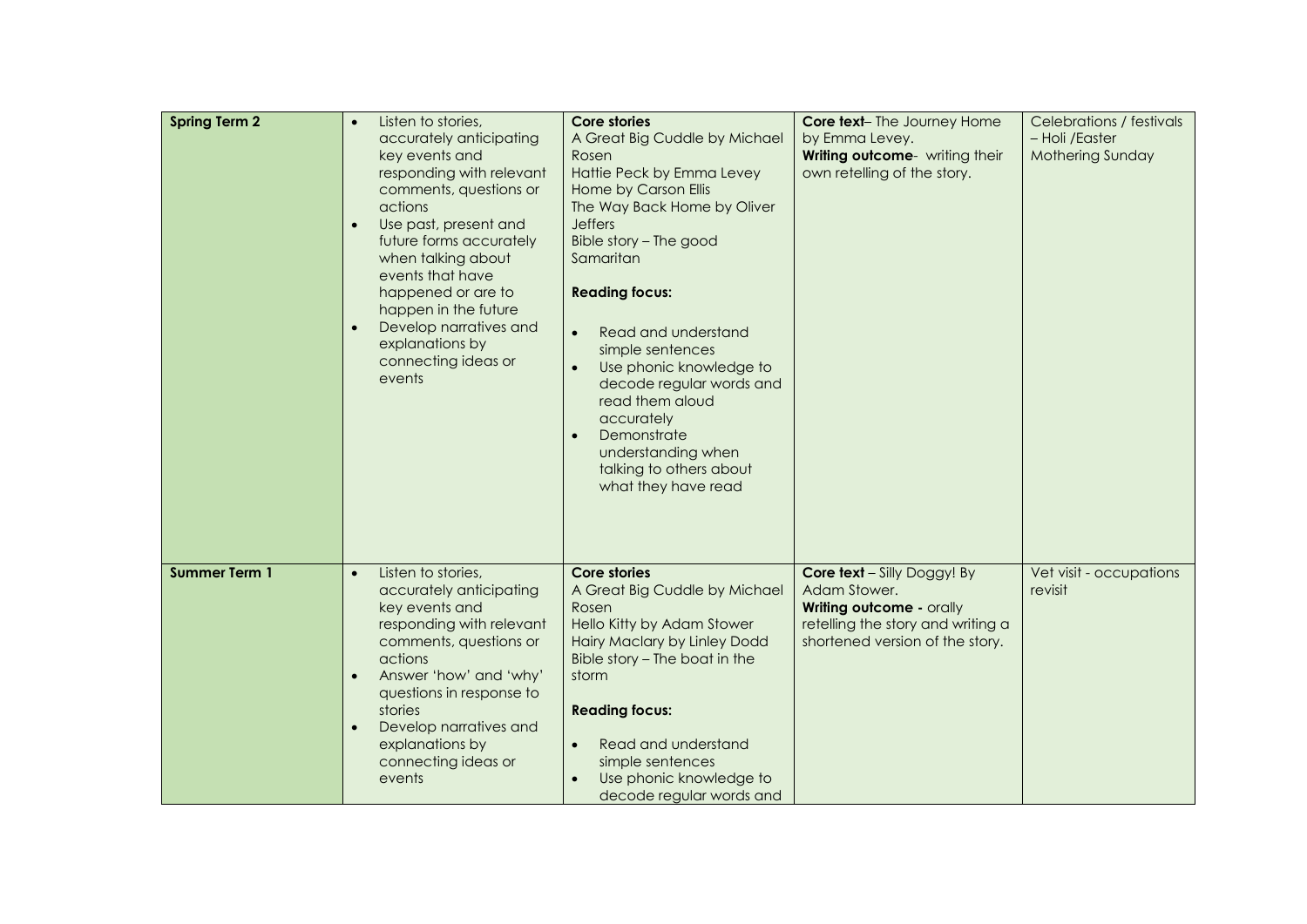|                      | Use past, present and<br>future forms accurately<br>when talking about<br>events that have<br>happened or are to<br>happen in the future                                                                                                                                                                                                                                                       | read them aloud<br>accurately<br>Read some common<br>$\bullet$<br>irregular words<br>Demonstrate<br>$\bullet$<br>understanding about what<br>they have read                                                                                                                                                                                                                                                                                                                                                                                                 |                                                                                                                     |                                                         |
|----------------------|------------------------------------------------------------------------------------------------------------------------------------------------------------------------------------------------------------------------------------------------------------------------------------------------------------------------------------------------------------------------------------------------|-------------------------------------------------------------------------------------------------------------------------------------------------------------------------------------------------------------------------------------------------------------------------------------------------------------------------------------------------------------------------------------------------------------------------------------------------------------------------------------------------------------------------------------------------------------|---------------------------------------------------------------------------------------------------------------------|---------------------------------------------------------|
| <b>Summer Term 2</b> | Listen to stories,<br>$\bullet$<br>accurately anticipating<br>key events and<br>responding with relevant<br>comments, questions or<br>actions<br>Answer how and why<br>$\bullet$<br>questions in response to<br>stories<br><b>Express themselves</b><br>effectively, showing<br>awareness of listeners'<br>needs<br>Develop narratives and<br>explanations by<br>connecting ideas or<br>events | Core stories $-$<br>Supertato series by Sue Hendra<br>Even superheroes have a bad<br>day by Shelley Becker<br>Super Duck by Jez Alborough<br>The Gigantic Turnip by Aleksei<br><b>Tolstoy and Niamh Sharkey</b><br>Bible story - Daniel and the<br>Lions<br><b>Reading focus:</b><br>Read and understand<br>$\bullet$<br>simple sentences (that<br>include all taught<br>graphemes)<br>Read some common<br>$\bullet$<br>irregular words<br>Demonstrate<br>$\bullet$<br>understanding about what<br>they have read<br>Read words with adjacent<br>consonants | <b>Core text - Supertato by Sue</b><br>Hendra.<br>Writing outcome - wanted<br>poster with character<br>description. | When I was a baby.<br>Looking after our<br>environment. |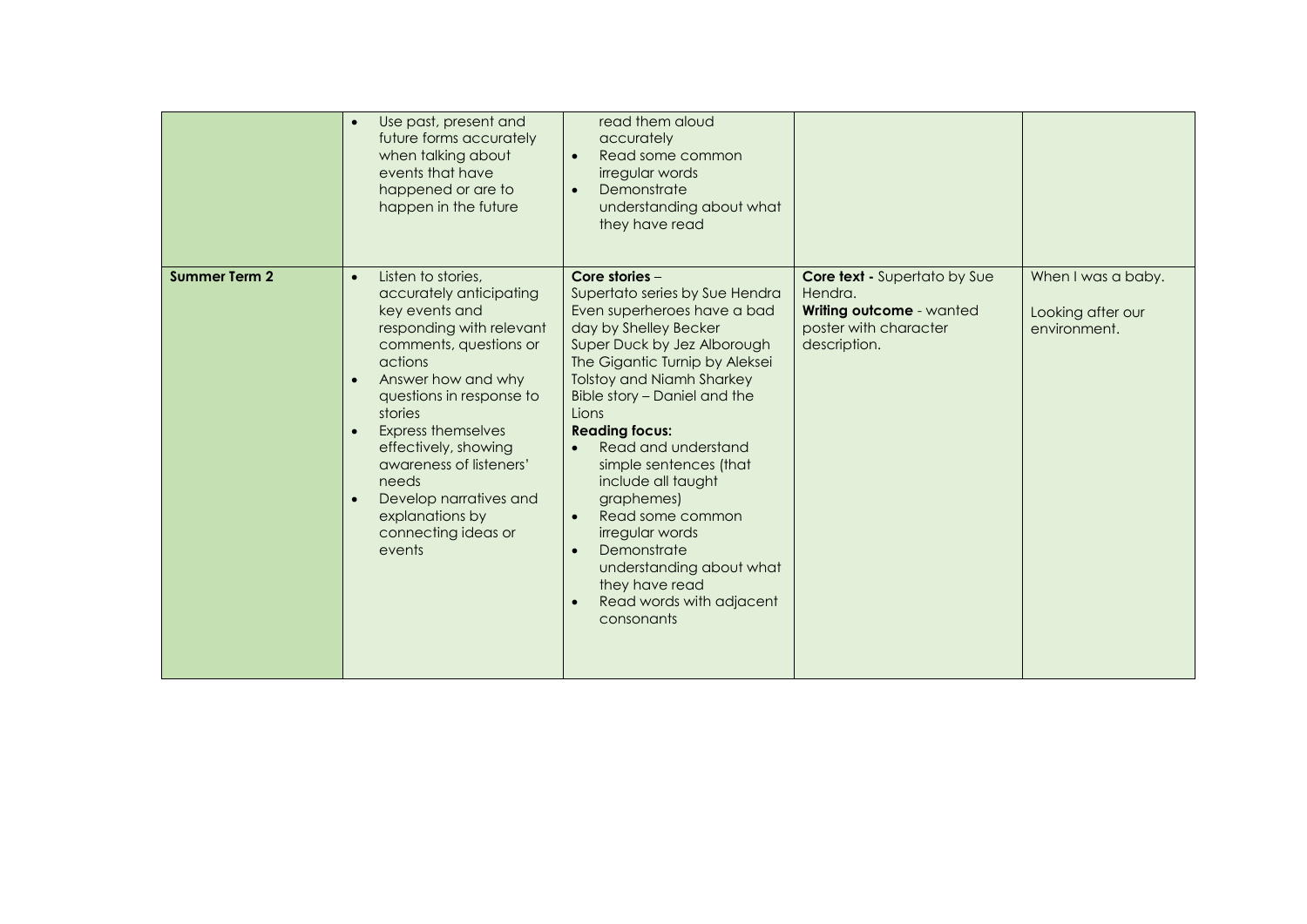|                      |                                                                                                                                            | The Inquisitive Me                              |                                             |                                                                                                                                                                                                                                                                          |
|----------------------|--------------------------------------------------------------------------------------------------------------------------------------------|-------------------------------------------------|---------------------------------------------|--------------------------------------------------------------------------------------------------------------------------------------------------------------------------------------------------------------------------------------------------------------------------|
|                      | <b>Maths</b>                                                                                                                               | <b>The World</b>                                | <b>Expressive arts and design</b>           | <b>Technology</b>                                                                                                                                                                                                                                                        |
| <b>Autumn Term 1</b> | Number and place value -<br>Numbers to 5<br>Addition and subtraction -<br>sorting within 5<br>Number and place value -<br>Comparing groups | Gardening - planting winter<br>veg - seeds      | Introduce tinkering shed<br>Safety rules    | To code<br>developing an<br>understanding of<br>instructions, logic and<br>sequences.<br>To connect<br>developing an<br>understanding of<br>how to safely<br>connect with others.<br>To communicate<br>using apps to<br>communicate one's<br>ideas. Mini mash.           |
| <b>Autumn Term 2</b> | Addition and subtraction -<br>change within 5<br>Measurement-time                                                                          | Light and dark<br>Caring for class pet - snails | Introduce wood working area<br>Safety rules | To code<br>developing an<br>understanding of<br>instructions, logic and<br>sequences using lego<br>express<br>To connect<br>developing an<br>understanding of<br>how to safely<br>connect with others.<br>To communicate<br>using apps to<br>communicate one's<br>ideas. |
| <b>Spring Term 1</b> | Addition and subtraction -<br>Numbers to 5<br>Number and place value -<br>Numbers to 10                                                    | Floating and sinking / materials                | Wood work boats                             | To code<br>developing an<br>understanding of<br>instructions, logic and<br>sequences.<br>To connect<br>developing an<br>understanding of                                                                                                                                 |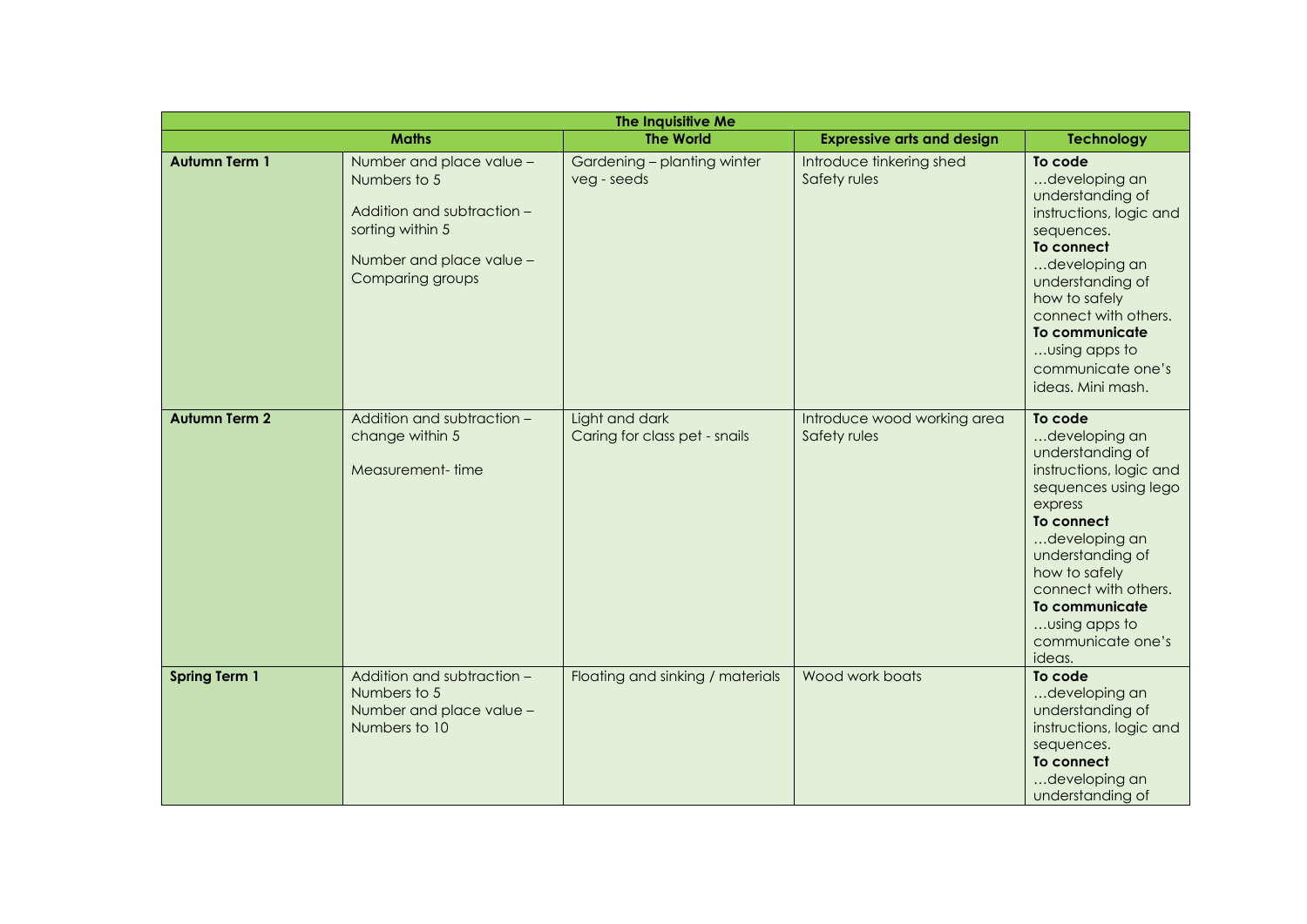|                      |                                                                                                                                     |                                                                                          |                                     | how to safely<br>connect with others.<br>To communicate<br>using apps to<br>communicate one's<br>ideas.                                                                                                                                             |
|----------------------|-------------------------------------------------------------------------------------------------------------------------------------|------------------------------------------------------------------------------------------|-------------------------------------|-----------------------------------------------------------------------------------------------------------------------------------------------------------------------------------------------------------------------------------------------------|
| <b>Spring Term 2</b> | Addition and subtraction -<br>Addition to 10<br>Geometry - Shape and<br>space                                                       | Our bodies<br><b>Healthy eating</b><br>Planting Spring vegetables /<br>potatoes - tubers | N/A                                 | To code<br>developing an<br>understanding of<br>instructions, logic and<br>sequences.<br>To connect<br>developing an<br>understanding of<br>how to safely<br>connect with others.<br>To communicate<br>using apps to<br>communicate one's<br>ideas. |
| <b>Summer Term 1</b> | Geometry - exploring<br>patterns<br>Addition and subtraction -<br>counting on and back<br>Number and place value -<br>numbers to 20 | Animals and their homes<br>Monkey Forest visit                                           | N/A                                 | To code<br>developing an<br>understanding of<br>instructions, logic and<br>sequences.<br>To connect<br>developing an<br>understanding of<br>how to safely<br>connect with others.<br>To communicate<br>using apps to<br>communicate one's<br>ideas. |
| <b>Summer Term 2</b> | Number and place value -<br>numbers to 20<br>Multiplication and division -<br>sharing and halving<br>Measurement - measure          | Harvest vegetables<br>Sorting and classifying                                            | Archimbaldi inspired salad<br>faces | To code<br>developing an<br>understanding of<br>instructions, logic and<br>sequences.<br>To connect                                                                                                                                                 |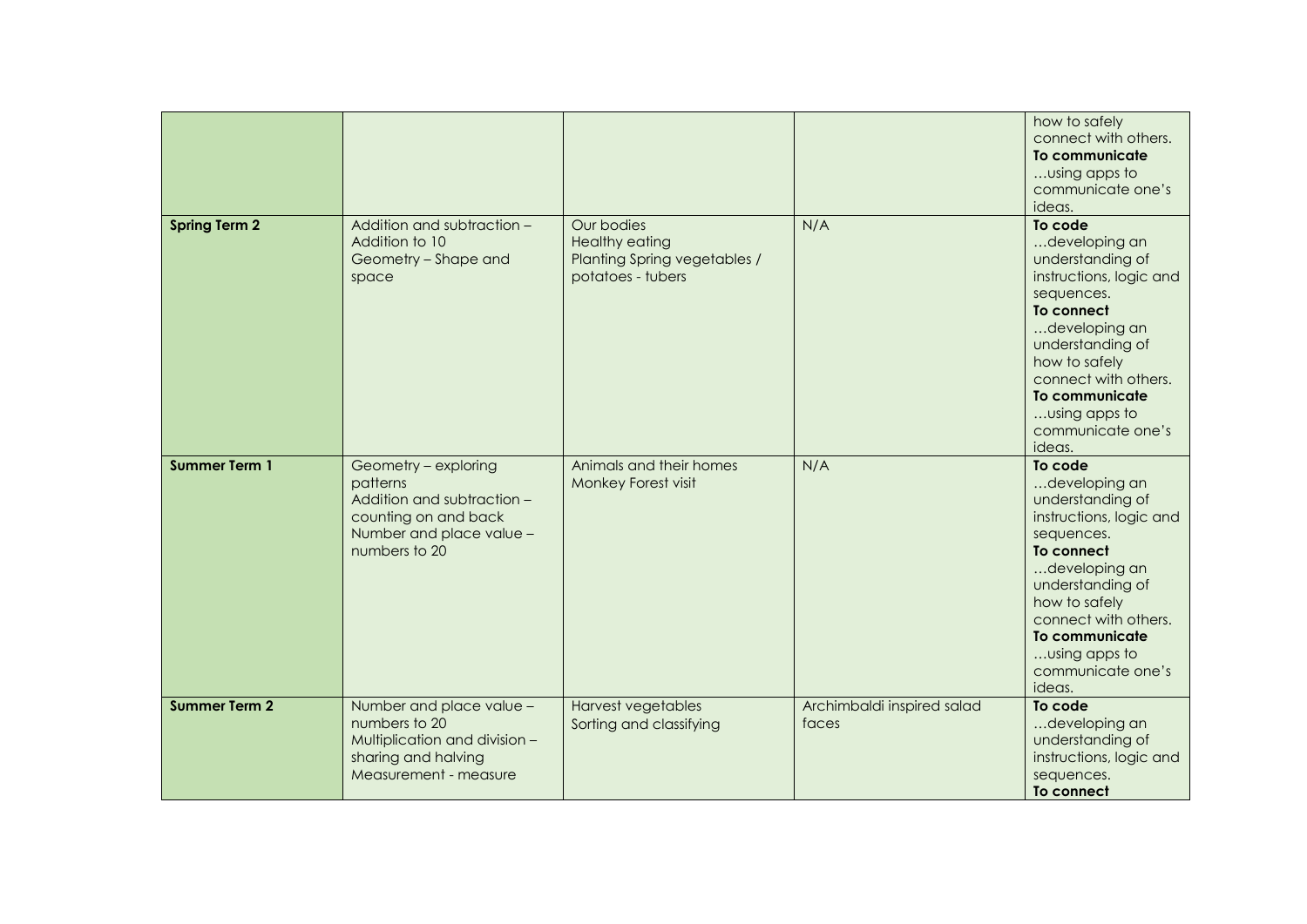|  |  | developing an        |
|--|--|----------------------|
|  |  | understanding of     |
|  |  | how to safely        |
|  |  | connect with others. |
|  |  | To communicate       |
|  |  | using apps to        |
|  |  | communicate one's    |
|  |  | ideas.               |

| The Healthy Me       |                                                                                                                               |                                                                                                                      |                                                                                                                                                                |                                                 |  |  |  |
|----------------------|-------------------------------------------------------------------------------------------------------------------------------|----------------------------------------------------------------------------------------------------------------------|----------------------------------------------------------------------------------------------------------------------------------------------------------------|-------------------------------------------------|--|--|--|
|                      | <b>Physical development</b>                                                                                                   | <b>RE</b>                                                                                                            | <b>PSHE - Relationships Education</b>                                                                                                                          | <b>Learning Outside the</b><br><b>Classroom</b> |  |  |  |
| <b>Autumn Term 1</b> | Gymnastics-negotiating<br>space / traveling                                                                                   | What does it mean to believe?<br>What do Christians believe?<br>Do all people believe the<br>same? Introducing Islam | Being me in my world<br>Self-identity<br>Understanding feelings<br>Being in a classroom<br>Being gentle<br>Rights and responsibilities                         | Wild passport - Basic<br>den / shelter building |  |  |  |
| <b>Autumn Term 2</b> | Games - ball skills<br>control in throwing<br>control in catching<br>control over a large ball                                | Christmas story<br>Festivals - Celebrating<br>Christmas                                                              | <b>Celebrating Difference</b><br>Identifying talents<br><b>Being special</b><br><b>Families</b><br>Where we live<br>Making friends<br>Standing up for yourself |                                                 |  |  |  |
| <b>Spring Term 1</b> | Gymnastics - Experiment with<br>different ways of moving<br>/use my arms, legs and body<br>to pretend to be something<br>else | Islam<br>What do Muslims believe?<br>Where do people's beliefs<br>come from?                                         | <b>Dreams and Goals</b><br>Challenges<br>Perseverance<br>Goal-setting<br>Overcoming obstacles<br>Seeking help<br>Jobs<br>Achieving goals                       | Wild passport Basic<br>tool use                 |  |  |  |